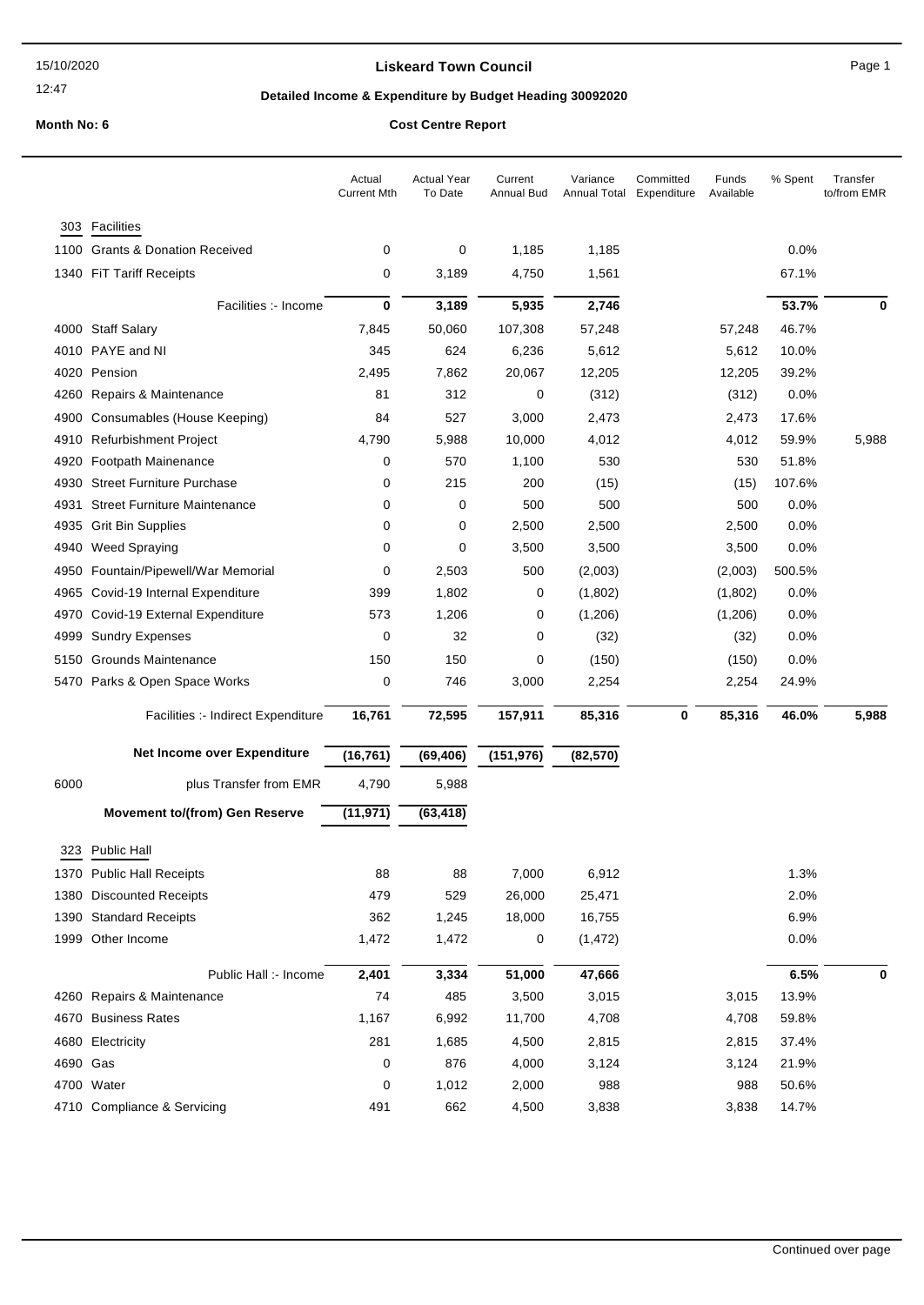#### 15/10/2020

# 12:47

## **Liskeard Town Council Canadian Council** Page 2

## **Detailed Income & Expenditure by Budget Heading 30092020**

|          |                                       | Actual<br><b>Current Mth</b> | <b>Actual Year</b><br>To Date | Current<br>Annual Bud | Variance<br>Annual Total | Committed<br>Expenditure | Funds<br>Available | % Spent | Transfer<br>to/from EMR |
|----------|---------------------------------------|------------------------------|-------------------------------|-----------------------|--------------------------|--------------------------|--------------------|---------|-------------------------|
|          | 4900 Consumables (House Keeping)      | 0                            | 100                           | 0                     | (100)                    |                          | (100)              | 0.0%    |                         |
|          | Public Hall :- Indirect Expenditure   | 2,013                        | 11,811                        | 30,200                | 18,389                   | 0                        | 18,389             | 39.1%   | 0                       |
|          | Net Income over Expenditure           | 389                          | (8, 478)                      | 20,800                | 29,278                   |                          |                    |         |                         |
| 326      | Guildhall                             |                              |                               |                       |                          |                          |                    |         |                         |
|          | 1360 Guildhall Rental Income          | 3,938                        | 6,833                         | 26,000                | 19,167                   |                          |                    | 26.3%   |                         |
|          |                                       |                              |                               |                       |                          |                          |                    |         |                         |
|          | Guildhall :- Income                   | 3,938                        | 6,833                         | 26,000                | 19,167                   |                          |                    | 26.3%   | 0                       |
|          | 4260 Repairs & Maintenance            | 0                            | 285                           | 500                   | 215                      |                          | 215                | 57.0%   |                         |
| 4670     | <b>Business Rates</b>                 | 0                            | 220                           | 230                   | 10                       |                          | 10                 | 95.5%   |                         |
| 4680     | Electricity                           | 178                          | 1,070                         | 1,400                 | 330                      |                          | 330                | 76.4%   |                         |
| 4700     | Water                                 | 0                            | 412                           | 350                   | (62)                     |                          | (62)               | 117.7%  |                         |
| 4710     | Compliance & Servicing                | 0                            | 332                           | 800                   | 468                      |                          | 468                | 41.6%   |                         |
| 5060     | Fire Improvements                     | 0                            | 190                           | 0                     | (190)                    |                          | (190)              | 0.0%    |                         |
| 5070     | <b>Guildhall Project</b>              | 0                            | 40                            | 25,000                | 24,960                   |                          | 24,960             | 0.2%    |                         |
|          | Guildhall :- Indirect Expenditure     | 178                          | 2,549                         | 28,280                | 25,731                   | 0                        | 25,731             | 9.0%    | 0                       |
|          | Net Income over Expenditure           | 3,760                        | 4,285                         | (2, 280)              | (6, 565)                 |                          |                    |         |                         |
| 333      | Arcade Shops                          |                              |                               |                       |                          |                          |                    |         |                         |
|          | 1510 Arcade Rental Income             | 136                          | 357                           | 0                     | (357)                    |                          |                    | 0.0%    |                         |
|          | Arcade Shops :- Income                | 136                          | 357                           | 0                     | (357)                    |                          |                    |         | $\bf{0}$                |
|          | <b>Net Income</b>                     | 136                          | 357                           | 0                     | (357)                    |                          |                    |         |                         |
| 334      | <b>Forsters Hall</b>                  |                              |                               |                       |                          |                          |                    |         |                         |
| 4260     | Repairs & Maintenance                 | 0                            | 1,180                         | 500                   | (680)                    |                          | (680)              | 236.1%  |                         |
| 4670     | <b>Business Rates</b>                 | 0                            | 0                             | 13,100                | 13,100                   |                          | 13,100             | 0.0%    |                         |
|          | 4680 Electricity                      | 147                          | 880                           | 1,800                 | 920                      |                          | 920                | 48.9%   |                         |
| 4690 Gas |                                       | 0                            | 0                             | 1,500                 | 1,500                    |                          | 1,500              | 0.0%    |                         |
| 4700     | Water                                 | 0                            | 169                           | 250                   | 81                       |                          | 81                 | 67.4%   |                         |
|          | 4710 Compliance & Servicing           | 435                          | 515                           | 1,200                 | 685                      |                          | 685                | 42.9%   |                         |
| 5080     | Foresters Hall refurbishment          | 0                            | 0                             | 3,500                 | 3,500                    |                          | 3,500              | 0.0%    |                         |
|          | Forsters Hall :- Indirect Expenditure | 582                          | 2,744                         | 21,850                | 19,106                   | 0                        | 19,106             | 12.6%   | 0                       |
|          | <b>Net Expenditure</b>                | (582)                        | (2,744)                       | (21, 850)             | (19, 106)                |                          |                    |         |                         |
|          |                                       |                              |                               |                       |                          |                          |                    |         |                         |
| 336      | Dean Street Toilets                   |                              |                               |                       |                          |                          |                    |         |                         |
| 4260     | Repairs & Maintenance                 | 381                          | 643                           | 1,000                 | 357                      |                          | 357                | 64.3%   |                         |
| 4670     | <b>Business Rates</b>                 | 52                           | 310                           | 425                   | 115                      |                          | 115                | 73.0%   |                         |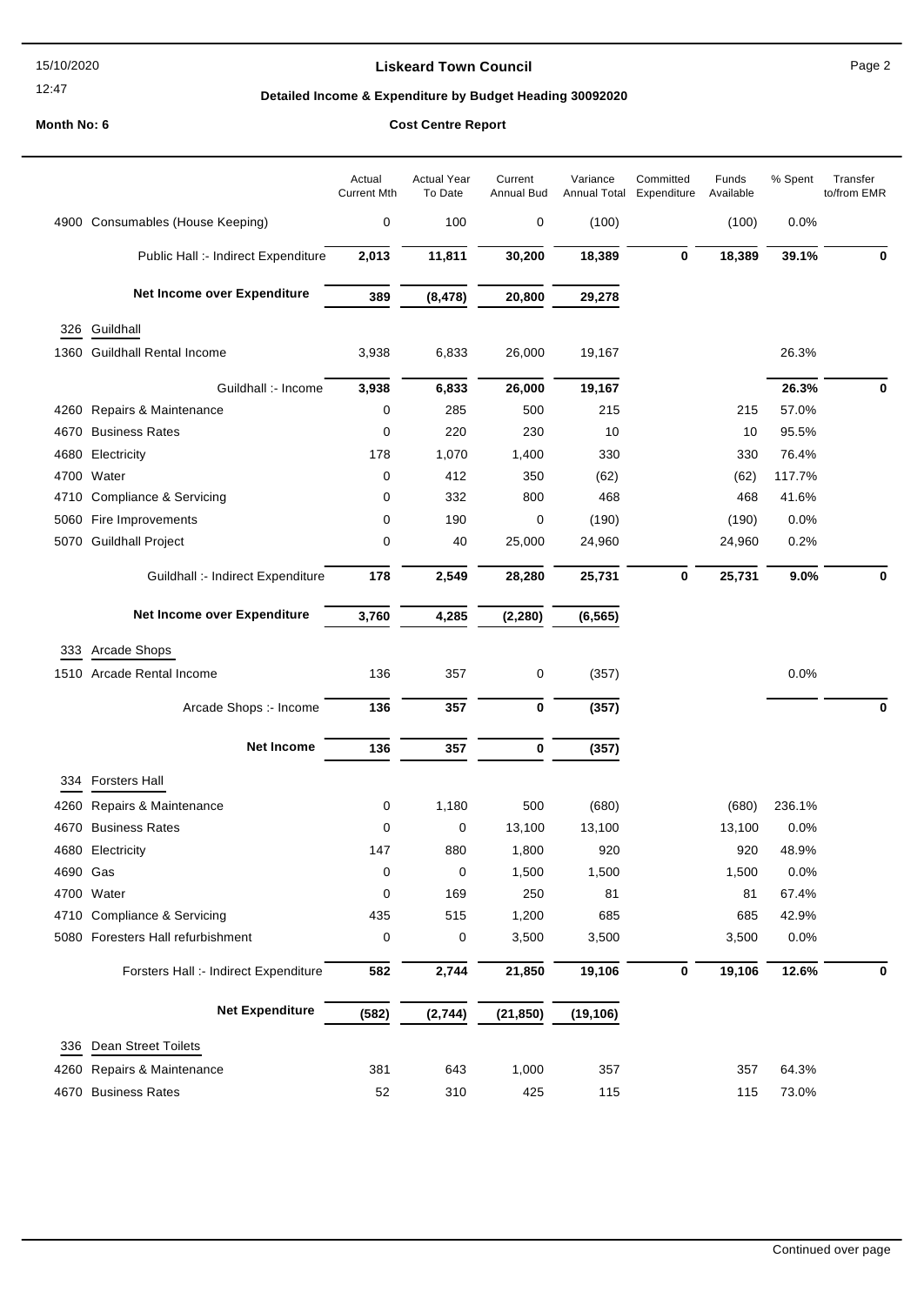12:47

## **Liskeard Town Council Canadian Council** Page 3

## **Detailed Income & Expenditure by Budget Heading 30092020**

|      |                                                        | Actual<br><b>Current Mth</b> | <b>Actual Year</b><br>To Date | Current<br>Annual Bud | Variance<br>Annual Total | Committed<br>Expenditure | Funds<br>Available | % Spent | Transfer<br>to/from EMR |
|------|--------------------------------------------------------|------------------------------|-------------------------------|-----------------------|--------------------------|--------------------------|--------------------|---------|-------------------------|
|      | 4680 Electricity                                       | 12                           | 31                            | 300                   | 269                      |                          | 269                | 10.5%   |                         |
|      | 4700 Water                                             | $\mathbf 0$                  | 391                           | 400                   | 9                        |                          | 9                  | 97.8%   |                         |
|      | Dean Street Toilets :- Indirect Expenditure            | 445                          | 1,376                         | 2,125                 | 749                      | $\bf{0}$                 | 749                | 64.8%   | 0                       |
|      | <b>Net Expenditure</b>                                 | (445)                        | (1, 376)                      | (2, 125)              | (749)                    |                          |                    |         |                         |
| 343  | <b>Westbourne Toilets</b>                              |                              |                               |                       |                          |                          |                    |         |                         |
| 4260 | Repairs & Maintenance                                  | 312                          | 1,210                         | 1,000                 | (210)                    |                          | (210)              | 121.0%  |                         |
| 4670 | <b>Business Rates</b>                                  | 73                           | 435                           | 890                   | 455                      |                          | 455                | 48.9%   |                         |
|      | 4700 Water                                             | 0                            | 736                           | 1,500                 | 764                      |                          | 764                | 49.1%   |                         |
|      | 4970 Covid-19 External Expenditure                     | $\mathbf 0$                  | 35                            | 0                     | (35)                     |                          | (35)               | 0.0%    |                         |
|      | Westbourne Toilets :- Indirect Expenditure             | 385                          | 2,416                         | 3,390                 | 974                      | $\bf{0}$                 | 974                | 71.3%   | 0                       |
|      | <b>Net Expenditure</b>                                 | (385)                        | (2, 416)                      | (3, 390)              | (974)                    |                          |                    |         |                         |
| 346  | <b>Sungirt Toilets</b>                                 |                              |                               |                       |                          |                          |                    |         |                         |
| 4260 | Repairs & Maintenance                                  | 718                          | 718                           | 1,000                 | 282                      |                          | 282                | 71.8%   |                         |
|      | 4670 Business Rates                                    | 156                          | 935                           | 1,950                 | 1,015                    |                          | 1,015              | 48.0%   |                         |
|      | 4680 Electricity                                       | 16                           | 97                            | 300                   | 203                      |                          | 203                | 32.4%   |                         |
|      | 4700 Water                                             | 0                            | 398                           | 800                   | 402                      |                          | 402                | 49.7%   |                         |
|      | Sungirt Toilets :- Indirect Expenditure                | 890                          | 2,148                         | 4,050                 | 1,902                    | $\mathbf 0$              | 1,902              | 53.0%   | $\bf{0}$                |
|      | <b>Net Expenditure</b>                                 | (890)                        | (2, 148)                      | (4,050)               | (1, 902)                 |                          |                    |         |                         |
| 348  | Pipewell/Fountain/War Memorial                         |                              |                               |                       |                          |                          |                    |         |                         |
|      | 4680 Electricity                                       | 39                           | 191                           | 0                     | (191)                    |                          | (191)              | 0.0%    |                         |
|      | 4700 Water                                             | 0                            | 13                            | 0                     | (13)                     |                          | (13)               | 0.0%    |                         |
|      | Pipewell/Fountain/War Memorial :- Indirect Expenditure | 39                           | 204                           | 0                     | (204)                    | 0                        | (204)              |         | 0                       |
|      | <b>Net Expenditure</b>                                 | (39)                         | (204)                         | 0                     | 204                      |                          |                    |         |                         |
|      | 353 Allotments                                         |                              |                               |                       |                          |                          |                    |         |                         |
|      | 1500 Allotment Receipts                                | 922                          | 968                           | 1,000                 | 32                       |                          |                    | 96.8%   |                         |
|      | Allotments :- Income                                   | 922                          | 968                           | 1,000                 | 32                       |                          |                    | 96.8%   | 0                       |
|      | 4260 Repairs & Maintenance                             | 0                            | 0                             | 800                   | 800                      |                          | 800                | 0.0%    |                         |
|      | 4700 Water                                             | 0                            | 264                           | 150                   | (114)                    |                          | (114)              | 175.8%  |                         |
|      | 5100 Allotment Rent - Lake Lane                        | 0                            | 32                            | 55                    | 23                       |                          | 23                 | 57.9%   |                         |
|      | Allotments :- Indirect Expenditure                     | $\bf{0}$                     | 296                           | 1,005                 | 709                      | 0                        | 709                | 29.4%   | 0                       |
|      | Net Income over Expenditure                            | 922                          | 673                           | (5)                   | (678)                    |                          |                    |         |                         |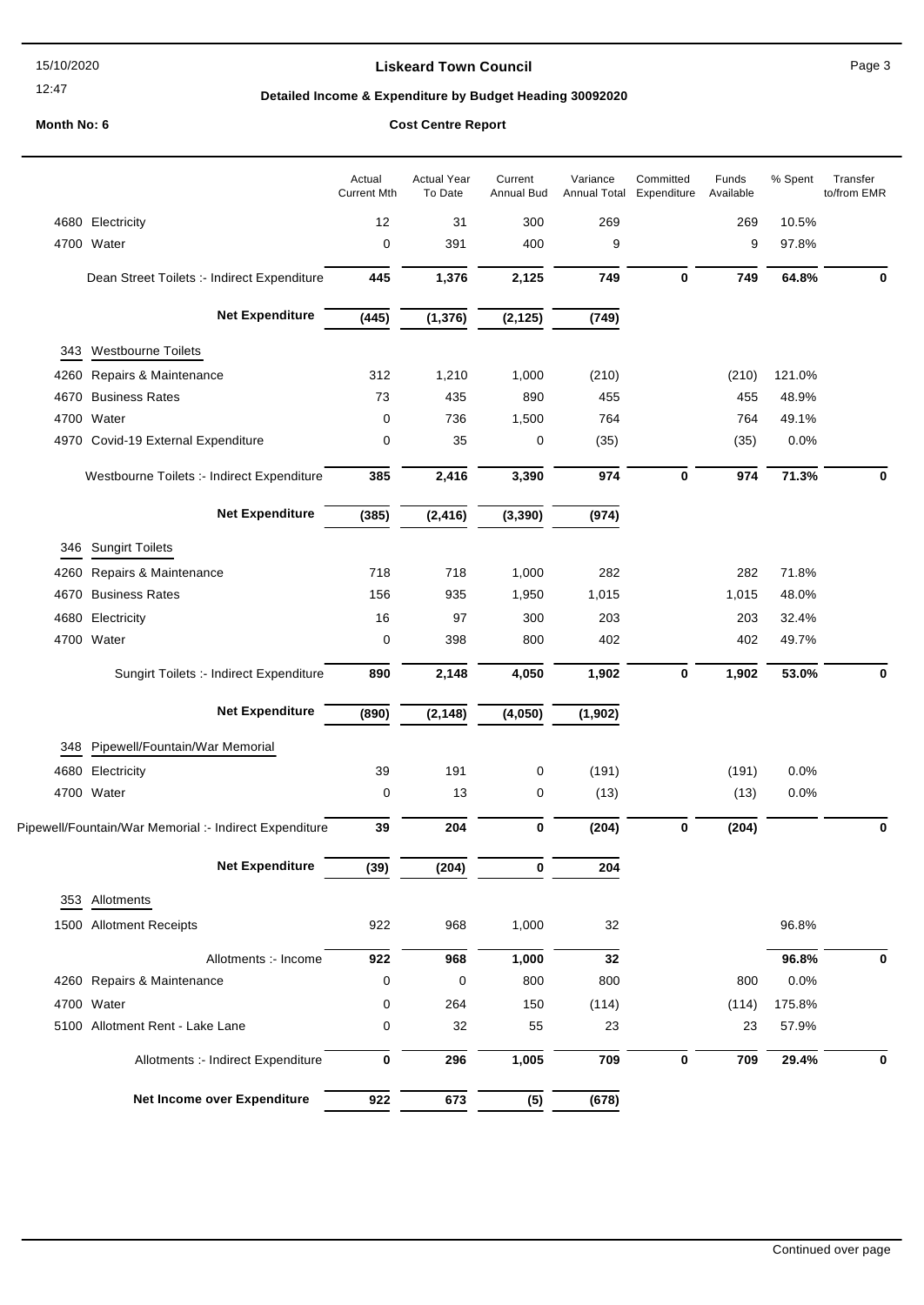12:47

## **Liskeard Town Council Canadian Council** Page 4

## **Detailed Income & Expenditure by Budget Heading 30092020**

|      |                                            | Actual<br><b>Current Mth</b> | <b>Actual Year</b><br>To Date | Current<br>Annual Bud | Variance<br>Annual Total | Committed<br>Expenditure | Funds<br>Available | % Spent | Transfer<br>to/from EMR |
|------|--------------------------------------------|------------------------------|-------------------------------|-----------------------|--------------------------|--------------------------|--------------------|---------|-------------------------|
| 356  | <b>Thorn Park</b>                          |                              |                               |                       |                          |                          |                    |         |                         |
| 4260 | Repairs & Maintenance                      | 0                            | 77                            | 2,000                 | 1,923                    |                          | 1,923              | 3.9%    |                         |
| 5150 | <b>Grounds Maintenance</b>                 | 790                          | 790                           | 2,000                 | 1,210                    |                          | 1,210              | 39.5%   |                         |
|      | Thorn Park :- Indirect Expenditure         | 790                          | 867                           | 4,000                 | 3,133                    | $\bf{0}$                 | 3,133              | 21.7%   | 0                       |
|      | <b>Net Expenditure</b>                     | (790)                        | (867)                         | (4,000)               | (3, 133)                 |                          |                    |         |                         |
| 363  | Rapsons Field                              |                              |                               |                       |                          |                          |                    |         |                         |
| 4260 | Repairs & Maintenance                      | 0                            | 77                            | 2,500                 | 2,423                    |                          | 2,423              | 3.1%    |                         |
| 4970 | Covid-19 External Expenditure              | 0                            | 38                            | 0                     | (38)                     |                          | (38)               | 0.0%    |                         |
| 5150 | Grounds Maintenance                        | 480                          | 480                           | 1,500                 | 1,020                    |                          | 1,020              | 32.0%   |                         |
|      | Rapsons Field :- Indirect Expenditure      | 480                          | 595                           | 4,000                 | 3,405                    | 0                        | 3,405              | 14.9%   | 0                       |
|      |                                            |                              |                               |                       |                          |                          |                    |         |                         |
|      | <b>Net Expenditure</b>                     | (480)                        | (595)                         | (4,000)               | (3, 405)                 |                          |                    |         |                         |
| 366  | Eastern Avenue                             |                              |                               |                       |                          |                          |                    |         |                         |
| 4260 | Repairs & Maintenance                      | 0                            | 0                             | 17,500                | 17,500                   |                          | 17,500             | 0.0%    |                         |
| 5150 | <b>Grounds Maintenance</b>                 | 240                          | 240                           | 1,000                 | 760                      |                          | 760                | 24.0%   |                         |
|      | Eastern Avenue :- Indirect Expenditure     | 240                          | 240                           | 18,500                | 18,260                   | $\bf{0}$                 | 18,260             | 1.3%    | 0                       |
|      | <b>Net Expenditure</b>                     | (240)                        | (240)                         | (18, 500)             | (18, 260)                |                          |                    |         |                         |
| 373  | <b>Westbourne Gardens</b>                  |                              |                               |                       |                          |                          |                    |         |                         |
|      | 5150 Grounds Maintenance                   | 800                          | 800                           | 1,000                 | 200                      |                          | 200                | 80.0%   |                         |
|      |                                            |                              |                               |                       |                          |                          |                    |         |                         |
|      | Westbourne Gardens :- Indirect Expenditure | 800                          | 800                           | 1,000                 | 200                      | $\bf{0}$                 | 200                | 80.0%   | 0                       |
|      | <b>Net Expenditure</b>                     | (800)                        | (800)                         | (1,000)               | (200)                    |                          |                    |         |                         |
| 376  | <b>Planting &amp; Bowser</b>               |                              |                               |                       |                          |                          |                    |         |                         |
|      | 5300 Bowser Servicing & Repairs            | 0                            | 0                             | 250                   | 250                      |                          | 250                | 0.0%    |                         |
|      | 5310 Spring Plants                         | 1,109                        | 1,109                         | 1,800                 | 691                      |                          | 691                | 61.6%   |                         |
|      | 5320 Autumn Plants                         | 0                            | 0                             | 1,200                 | 1,200                    |                          | 1,200              | 0.0%    |                         |
|      | 5330 LTC Hanging Baskets & Plants          | 0                            | 0                             | 800                   | 800                      |                          | 800                | 0.0%    |                         |
|      | Planting & Bowser :- Indirect Expenditure  | 1,109                        | 1,109                         | 4,050                 | 2,941                    | 0                        | 2,941              | 27.4%   | 0                       |
|      | <b>Net Expenditure</b>                     | (1, 109)                     | (1, 109)                      | (4,050)               | (2,941)                  |                          |                    |         |                         |
| 383  | Dilapidations                              |                              |                               |                       |                          |                          |                    |         |                         |
|      | 5420 Rapsons Field                         | 0                            | 0                             | 5,000                 | 5,000                    |                          | 5,000              | 0.0%    |                         |
|      |                                            |                              |                               |                       |                          |                          |                    |         |                         |
|      | Dilapidations :- Indirect Expenditure      | 0                            | 0                             | 5,000                 | 5,000                    | $\pmb{0}$                | 5,000              | $0.0\%$ | 0                       |
|      | <b>Net Expenditure</b>                     | 0                            | 0                             | (5,000)               | (5,000)                  |                          |                    |         |                         |